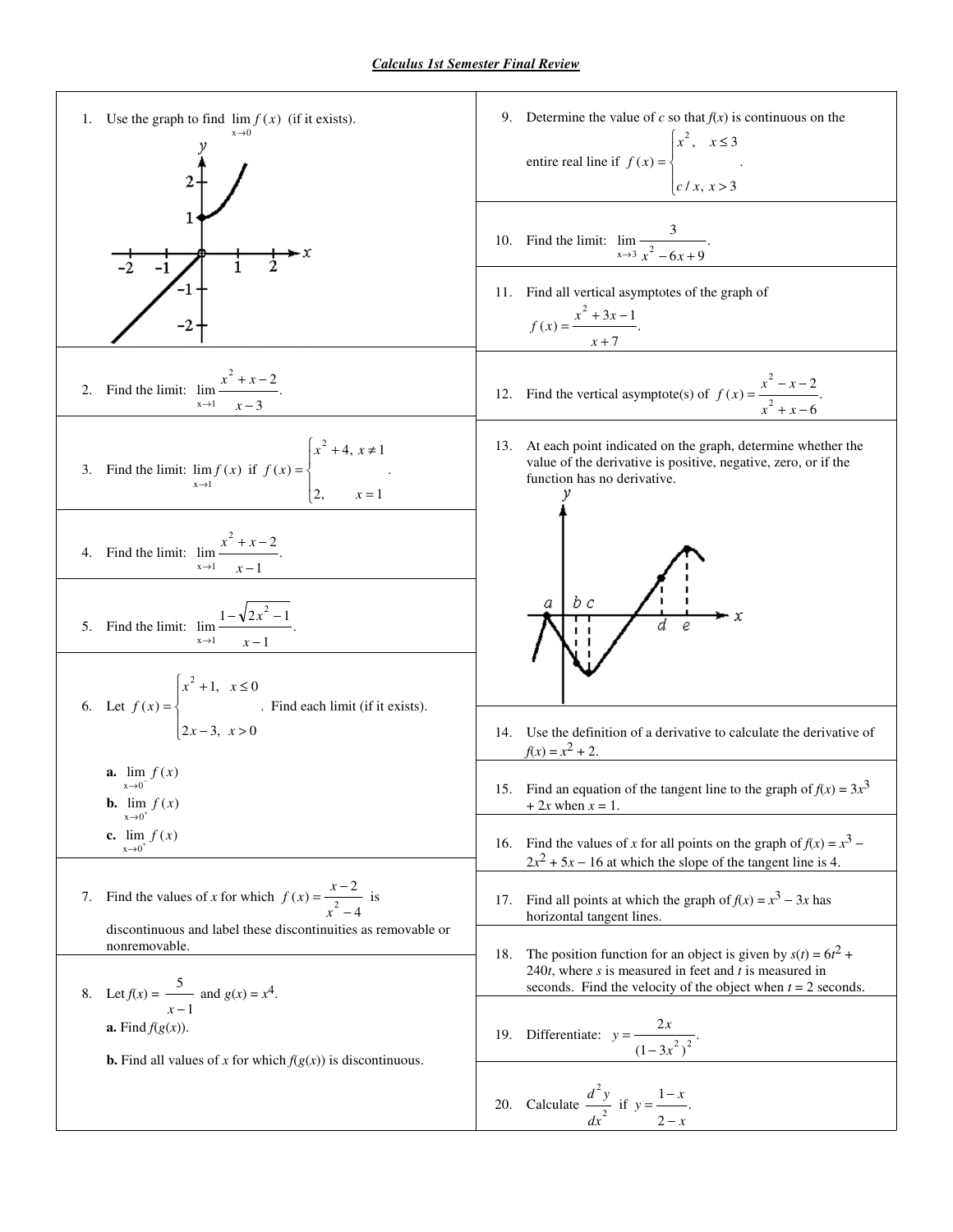| 22. | 21. Find the derivative of $y = \sqrt[3]{x^2 + x}$ .<br>Find the derivative of $y = (x^2 + 2x + 5)^6$ .<br>23. Find $\frac{dy}{dx}$ for $y = \sqrt{2x+1}(x^3)$ .                                       | Determine whether the Mean Value Theorem applies to $f(x) =$<br>36.<br>$3x - x^2$ on the interval [2, 3]. If the Mean Value Theorem can<br>be applied, find all value(s) of $c$ in the interval such that<br>$f'(c) = \frac{f(3) - f(2)}{3 - 2}$ . If the Mean Value Theorem does not |
|-----|--------------------------------------------------------------------------------------------------------------------------------------------------------------------------------------------------------|---------------------------------------------------------------------------------------------------------------------------------------------------------------------------------------------------------------------------------------------------------------------------------------|
|     |                                                                                                                                                                                                        | apply, state why.                                                                                                                                                                                                                                                                     |
| 24. | The position equation for the movement of a particle is given<br>by $s = (t^3 + 1)^2$ where s is measured in feet and t is measured<br>in seconds. Find the acceleration of this particle at 1 second. | 37. Find the open intervals on which $f(x) = \frac{1}{x^2}$ is increasing or<br>decreasing.                                                                                                                                                                                           |
|     | 25. Find $\frac{dy}{dx}$ if $y = \frac{x}{x}$ .<br>$dx =$<br>$x + y$                                                                                                                                   | Find the open intervals on which $f(x) = x^3 - 3x^2$ is increasing<br>38.<br>or decreasing.                                                                                                                                                                                           |
|     | 26. Use implicit differentiation to find $\frac{dy}{dx}$ for $x^2 + xy + y^2 = 5$ .                                                                                                                    | Use the graph to identify the open intervals on which the<br>39.<br>function is increasing or decreasing.                                                                                                                                                                             |
|     | 27. Find the slope of the curve $y^4 - xy^2 = x$ at the point $\left(\frac{1}{2}, 1\right)$ .                                                                                                          | 6<br>3                                                                                                                                                                                                                                                                                |
| 28. | The radius of a circle is increasing at the rate of 5 inches per<br>minute. At what rate is the area increasing when the radius is<br>10 inches?                                                       | 3<br>$-3$<br>-6                                                                                                                                                                                                                                                                       |
| 29. | Air is being pumped into a spherical balloon at a rate of 28<br>cubic feet per minute. At what rate is the radius changing<br>when the radius is 3 feet?                                               | -9<br>40. Find all relative extrema of $y = \frac{2x}{(x+4)^3}$ .                                                                                                                                                                                                                     |
|     | $V = \frac{4}{3}\pi r^3$                                                                                                                                                                               |                                                                                                                                                                                                                                                                                       |
|     | 30. A point moves along the curve $y = \frac{-x + 4x - 3}{x}$ so that the y                                                                                                                            | 41. Find the relative minimum and relative maximum for $f(x) =$<br>$2x^3 + 3x^2 - 12x$ .                                                                                                                                                                                              |
|     | value is decreasing at a rate of 3 units per second. Find the<br>instantaneous rate of change of $x$ with respect to time at the<br>point on the curve where $x = 5$ .                                 | 42. Use the first derivative test to find the $x$ -values that give<br>relative extrema for $f(x) = -x^4 + 2x^3$ .                                                                                                                                                                    |
| 31. | Find all critical numbers for the function: $f(x) = x\sqrt{2x+1}$ .                                                                                                                                    | 43. Let $f(x) = \frac{x}{x}$ . Show that f has no critical numbers.<br>$1-x$                                                                                                                                                                                                          |
| 32. | Find all critical numbers for the function: $f(x) = 3x^4 - 4x^3$ .                                                                                                                                     | A differentiable function f has only one critical number: $x = -$<br>44.<br>3. Identify the relative extrema of f at $(-3, f(-3))$ if                                                                                                                                                 |
| 33. | Find the minimum and maximum values of $f(x) = x^2 - 2x + 1$<br>on the interval $[0, 3]$ .                                                                                                             | $f'(-4) = \frac{1}{2}$ and $f'(-2) = -1$ .                                                                                                                                                                                                                                            |
| 34. | Consider $f(x) = \frac{1}{(x-3)^2}$ .<br>a. Sketch the graph of $f(x)$ .                                                                                                                               | 45. Find the intervals on which the graph of the function $f(x) = x^4$<br>$-4x3 + 2$ is concave upward or downward. Then find all<br>points of inflection for the function.                                                                                                           |
|     | b. Calculate $f(2)$ and $f(4)$ .<br>c. State why Rolle's Theorem does not apply to $f$ on the<br>interval $[2, 4]$ .                                                                                   | Find all points of inflection of the graph of the function $f(x)$ =<br>46.<br>$2x(x-4)^3$ .                                                                                                                                                                                           |
|     | 35. Decide whether Rolle's Theorem can be applied to $f(x) = x^4$ –<br>$4x^3 + 4x^2 + 1$ on the interval [-1, 3]. If Rolle's Theorem can                                                               | 47. Find all points of inflection of the graph of the function $f(x) =$<br>$x^3 - 3x^2 - x + 7$ .                                                                                                                                                                                     |
|     | be applied, find all value(s), $c$ , in the interval such that<br>$f'(c) = 0$ . If Rolle's Theorem cannot be applied, state why.                                                                       | 48. Let $f(x) = x^3 - x^2 + 3$ . Use the Second Derivative Test to<br>determine which critical numbers, if any, give relative<br>extrema.                                                                                                                                             |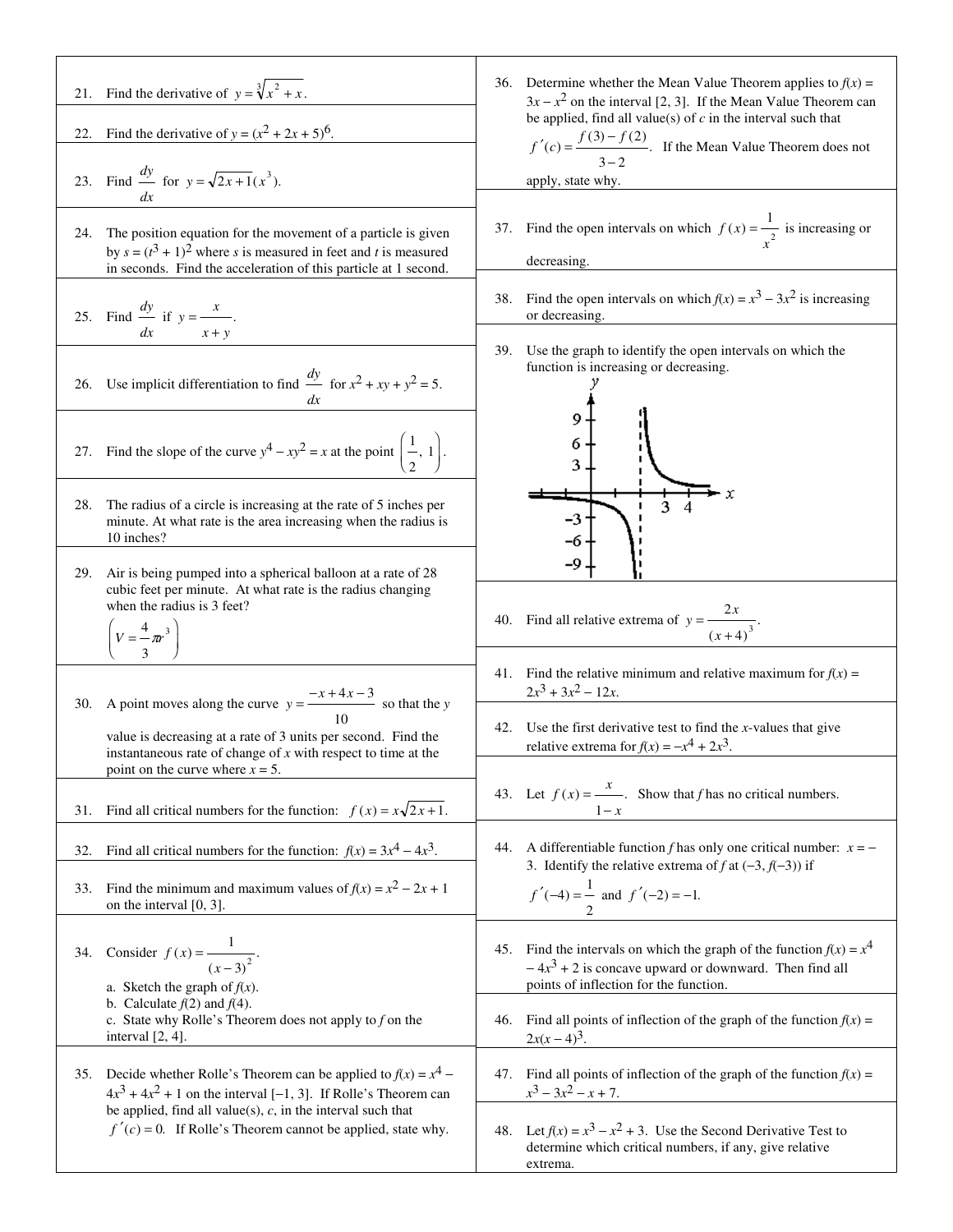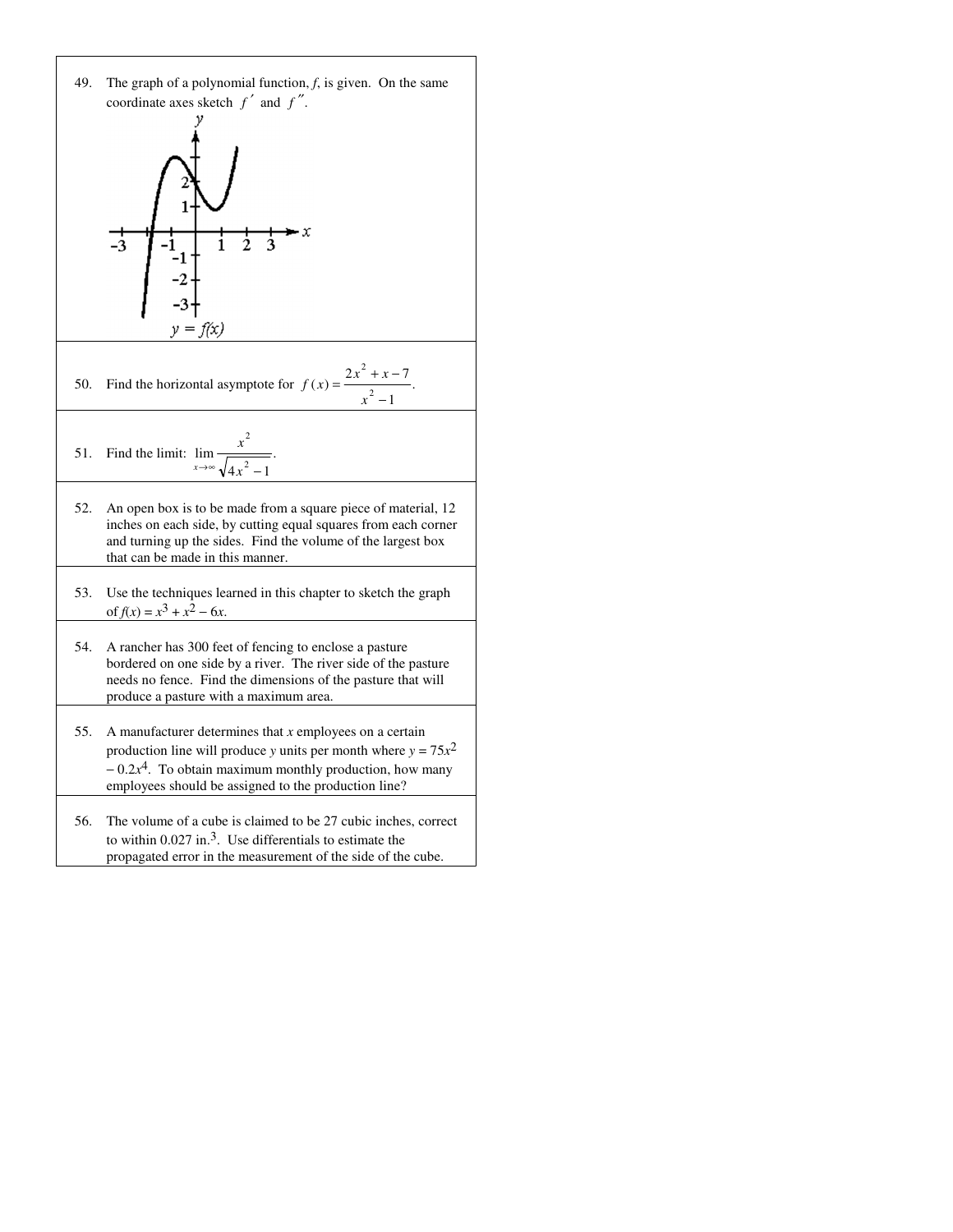#### *Calculus 1st Semester Final Review*

| Reference: [6.6]                                                        | Reference: [11.23]             |
|-------------------------------------------------------------------------|--------------------------------|
| [1] The limit does not exist.                                           | [15] $y = 11x - 6$             |
|                                                                         |                                |
| Reference: [7.8]                                                        | Reference: [11.26]             |
| $[2] \quad 0$<br><u> 1989 - Johann Barbara, martxa alemaniar a</u>      | $\frac{1}{2}$ , 1              |
|                                                                         | $[16]$ 3                       |
| Reference: [7.14]                                                       |                                |
| $[3] \quad 5 \qquad \qquad \underbrace{\qquad \qquad }$                 | Reference: [11.28]             |
|                                                                         | $[17]$ $(1, -2), (-1, 2)$      |
| Reference: [7.39]                                                       |                                |
| $[4] \quad 3$<br><u> 1980 - Andrea Andrew Maria (h. 1980).</u>          | Reference: [11.40]             |
|                                                                         |                                |
| Reference: [7.46]                                                       | [18] 264 ft/sec                |
| $[5] -2$<br><u> 1980 - Andrea Station, amerikansk politik (d. 1980)</u> |                                |
|                                                                         | Reference: [12.2]              |
| Reference: [8.10]                                                       | $\frac{6x^2+2}{(1-3x^2)^2}$    |
| a.1                                                                     |                                |
| $b. -3$                                                                 |                                |
| $[6]$ <b>c.</b> The limit does not exist.                               |                                |
|                                                                         | Reference: [12.25]             |
| Reference: [8.20]                                                       | $\frac{-2}{(2- x)^3}$          |
| [7] $x = 2$ , removable; $x = -2$ , nonremovable                        |                                |
|                                                                         |                                |
| Reference: [8.23]                                                       | Reference: [13.2]              |
|                                                                         | $2x + 1$                       |
| <b>a.</b> $\frac{5}{x^4-1}$                                             | [21] $3(x^2 + x)^{2/3}$        |
|                                                                         |                                |
| $[8]$ <b>b.</b> -1, 1                                                   |                                |
|                                                                         | Reference: [13.3]              |
| Reference: [8.26]                                                       | [22] $12(x + 1)(x2 + 2x + 5)5$ |
| $[9]$ 27                                                                |                                |
|                                                                         | Reference: [13.11]             |
| Reference: [9.8]                                                        | $x^2(7x+3)$                    |
| $[10]$ $\infty$                                                         |                                |
|                                                                         | $\sqrt{2x+1}$<br>$[23]$        |
| Reference: [9.23]                                                       |                                |
| [11] $x = -7$                                                           | Reference: [13.34]             |
|                                                                         | [24] $42 \text{ ft/sec}^2$     |
| Reference: [9.25]                                                       |                                |
| [12] $x = -3$                                                           | Reference: [14.3]              |
|                                                                         |                                |
| Reference: [10.5]                                                       | $\frac{1}{(x+y)^2+x}$          |
| a. no derivative                                                        |                                |
| <b>b.</b> negative                                                      |                                |
| c. zero                                                                 | Reference: [14.10]             |
| d. positive                                                             | $-2x-y$                        |
| $[13]$ <b>e.</b> zero                                                   | $[26]$ $x+2y$                  |
|                                                                         |                                |
| Reference: [10.11]                                                      |                                |
| $[14] -2x$                                                              |                                |
|                                                                         |                                |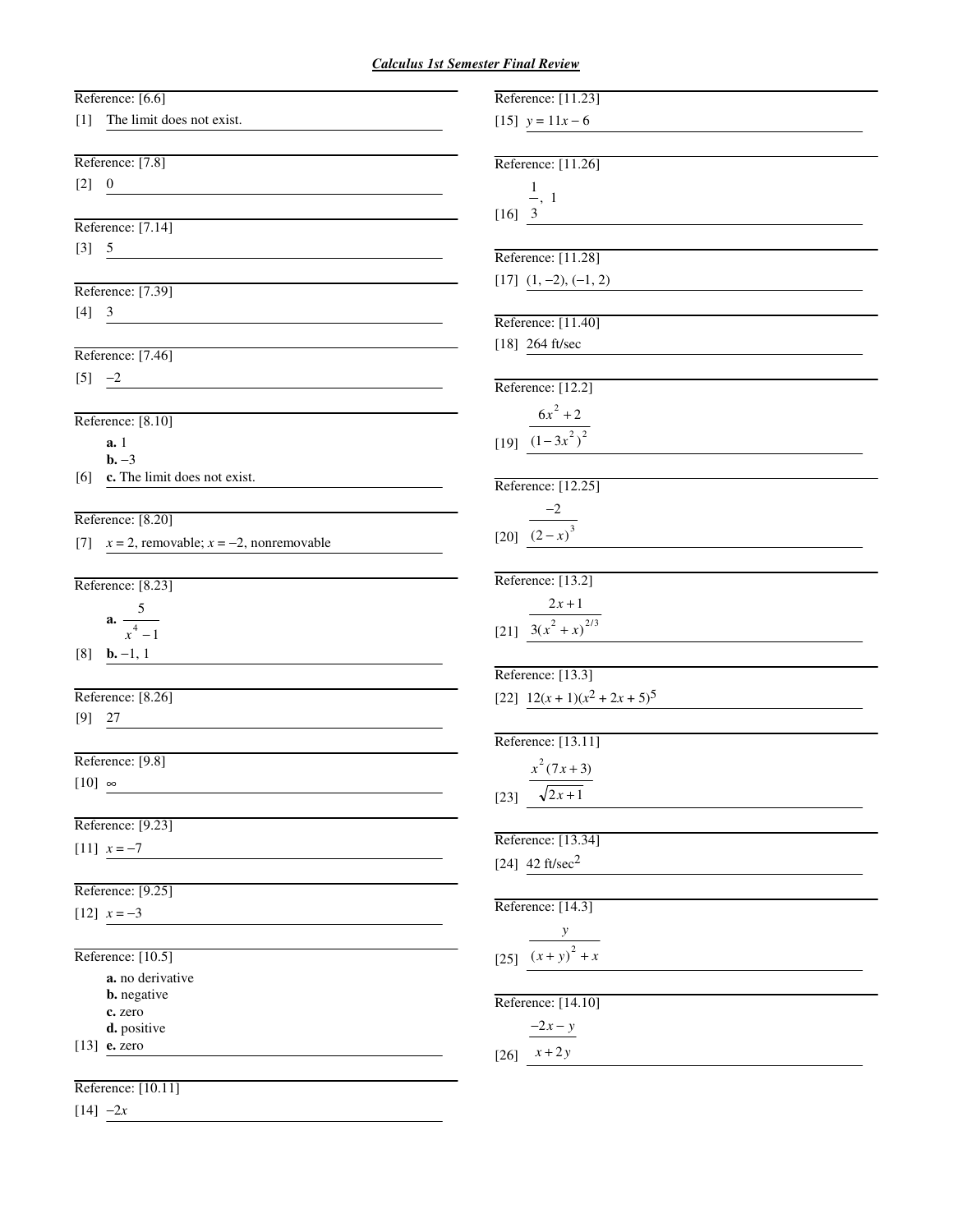# Reference: [14.29]

2

[27] 3

Reference: [15.5]

[28]  $100\pi$  in.<sup>2</sup>/min

|      | Reference: [15.14] |
|------|--------------------|
|      | — ft/min           |
| [29] | $9\pi$             |

| Reference: [15.19] |  |
|--------------------|--|

[30] 5 units/sec

| Reference: [16.3] |  |  |  |
|-------------------|--|--|--|
|                   |  |  |  |
| [31]              |  |  |  |
|                   |  |  |  |

# Reference: [16.4]

[32]  $x = 0, 1$ 

## Reference: [16.17]

[33] Minimum at  $(1, 0)$ ; Maximum at  $(3, 4)$ 



## Reference: [17.7]

[35] Rolle's Theorem applies;  $c = 0$ , 1, and 2.

# Reference: [17.14]

[36] The Mean Value Theorem applies;  $c = -$ . 5 2

#### Reference: [18.3]

[37] Increasing (−∞, 0); decreasing (0, ∞)

#### Reference: [18.4]

[38] Increasing  $(-\infty, 0)$  and  $(2, \infty)$ ; decreasing  $(0, 2)$ 

## Reference: [18.10]

[39] Decreasing  $(-\infty, 2)$  and  $(2, \infty)$ 

#### Reference: [18.16]

| [40] |  | , relative maximum |
|------|--|--------------------|
|      |  |                    |

# Reference: [18.17]

[41] Relative maximum:  $(-2, 20)$ ; relative minimum:  $(1, -7)$ 

### Reference: [18.22]

[42] Relative maximum at  $x = \frac{3}{3}$ 2 .

Reference: [18.27]

$$
f'(x) = \frac{1}{(1-x)^2} \neq 0
$$
 for all  $x \neq 1$ .

[43]  $f'(x)$  is undefined at  $x = 1$ , a vertical asymptote.

#### Reference: [18.28]

[44] Relative maximum

#### Reference: [19.4]

[45] Points of inflection: (0, 2) and (2, −14) Concave upward:  $(-\infty, 0)$ ,  $(2, \infty)$ Concave downward: (0, 2)

Reference: [19.14]

[46] (4, 0), (2, −32)

Reference: [19.18] [47] (1, 4)

#### Reference: [19.21]

[48]  $x = 0$ , relative maximum;  $x = -\frac{2}{x}$ 3 , relative minimum